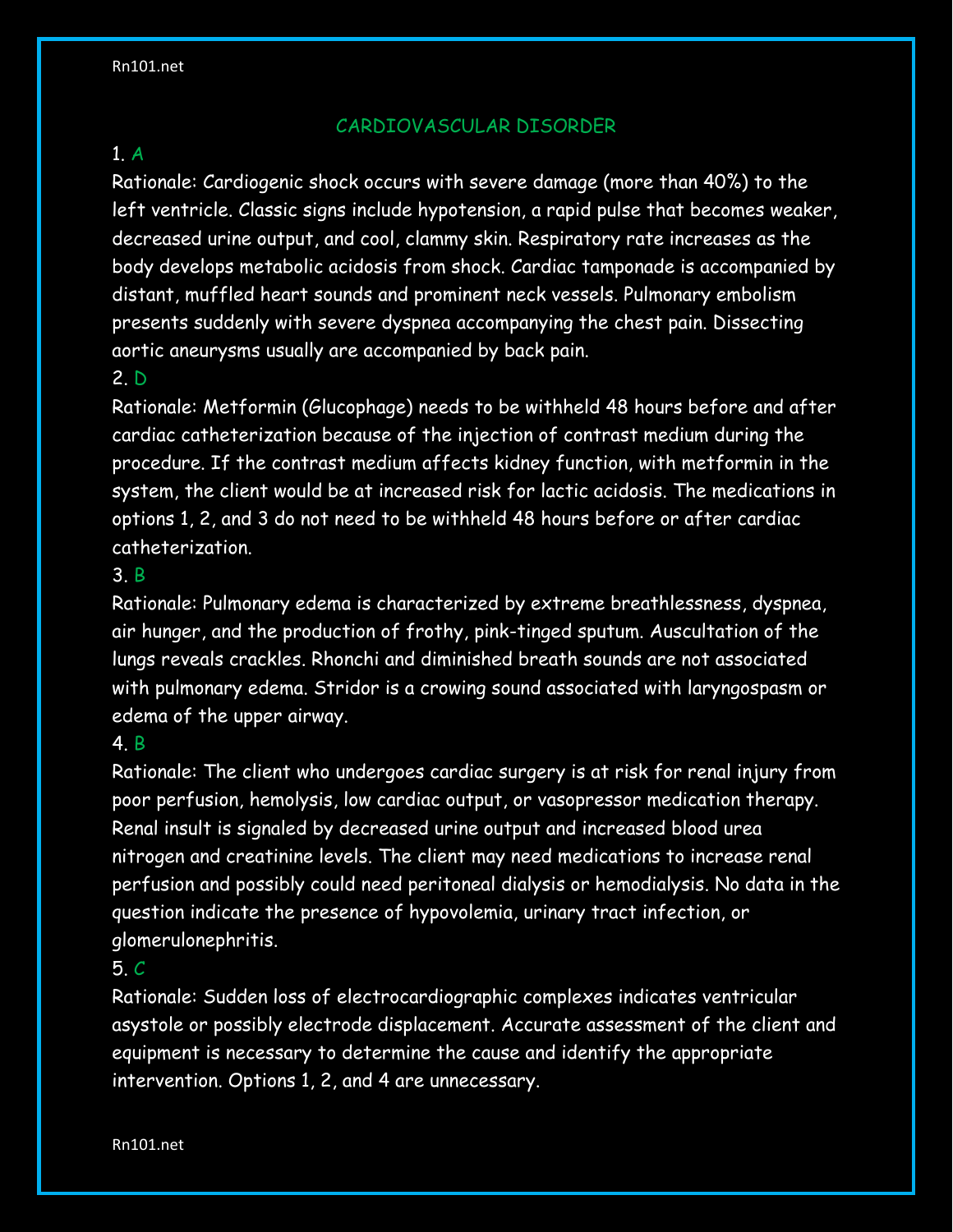### 6. D

Rationale: Premature ventricular contractions can cause hemodynamic compromise. The shortened ventricular filling time with the ectopic beat leads to decreased stroke volume and, if frequent enough, to decreased cardiac output. The client may be asymptomatic or may feel palpitations. Premature ventricular contractions can be caused by cardiac disorders, states of hypoxemia, or by any number of physiological stressors, such as infection, illness, surgery, or trauma, and by intake of caffeine, nicotine, or alcohol.

# 7. C

Rationale: The client with uncontrolled atrial fibrillation with a ventricular rate more than 100 beats/min is at risk for low cardiac output because of loss of atrial kick. The nurse assesses the client for palpitations, chest pain or discomfort, hypotension, pulse deficit, fatigue, weakness, dizziness, syncope, shortness of breath, and distended neck veins.

### 8. A

Rationale: An expected outcome of aortoiliac bypass graft surgery is warmth, redness, and edema in the surgical extremity because of increased blood flow. Therefore options 2, 3, and 4 are incorrect interpretations.

### 9. A

Rationale: Following abdominal aortic aneurysm resection or repair, the nurse monitors the client for signs of renal failure. Renal failure can occur because often much blood is lost during the surgery and, depending on the aneurysm location, the renal arteries may be hypoperfused for a short period during surgery. The nurse monitors hourly intake and output and notes the results of daily blood urea nitrogen and creatinine levels. Urine output lower than 30 to 50 mL/hr is reported to the physician.

# 10. B

Rationale:Variant angina, or Prinzmetal's angina, is prolonged and severe and occurs at the same time each day, most often at rest. Stable angina is induced by exercise and relieved by rest or nitroglycerin tablets. Unstable angina occurs at lower and lower levels of activity or at rest, is less predictable, and is often a precursor of myocardial infarction.

# 11. B

Rationale: Common laboratory ranges for activated partial thromboplastin time are 20 to 36 seconds. Because the activated partial thromboplastin time should be 1.5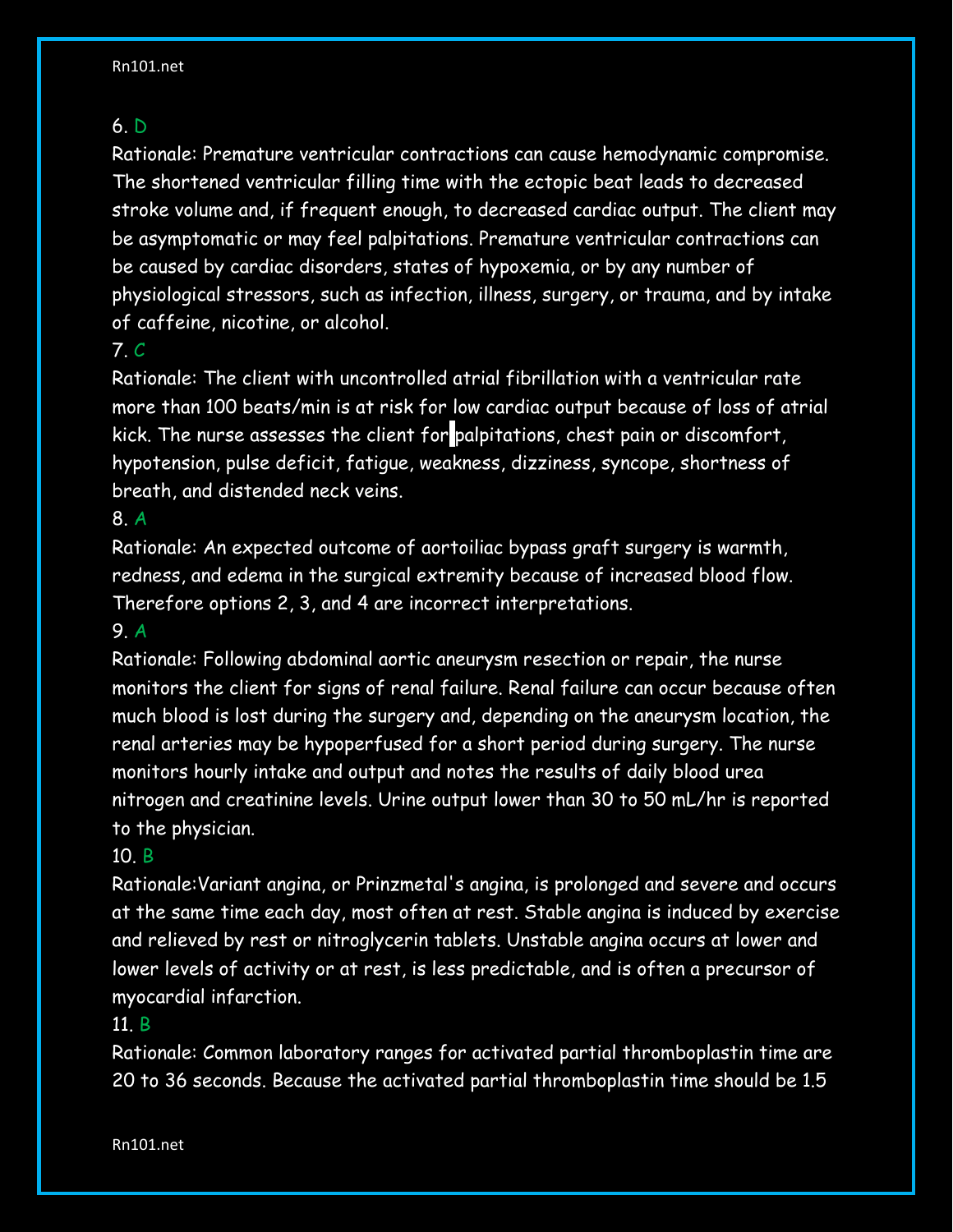to 2.5 times the normal value, the client's activated partial thromboplastin time would be considered therapeutic if it was 60 seconds.

# 12. D

Rationale: Ecotrin is an aspirin-containing product and should be avoided. Alcohol consumption should be avoided by a client taking warfarin sodium. Taking prescribed medication at the same time each day increases client compliance. The Medic-Alert bracelet provides health care personnel emergency information. 13. C

Rationale: Tissue plasminogen activator is a thrombolytic. Hemorrhage is a complication of any type of thrombolytic medication. The client is monitored for bleeding. Monitoring for renal failure and monitoring the client's psychosocial status are important but are not the most critical interventions. Heparin is given after thrombolytic therapy, but the question is not asking about follow-up medications.

### 14. C

Rationale: Thiazide diuretics such as hydrochlorothiazide are sulfa-based medications, and a client with a sulfa allergy is at risk for an allergic reaction. Also, clients are at risk for hypokalemia, hyperglycemia, hypercalcemia, hyperlipidemia, and hyperuricemia.

### 15. D

Rationale: Nicotinic acid, even an over-the-counter form, should be avoided because it may lead to liver abnormalities. All lipid-lowering medications also can cause liver abnormalities, so a combination of nicotinic acid and cholestyramine resin is to be avoided. Constipation and bloating are the two most common side effects. Walking and the reduction of fats in the diet are therapeutic measures to reduce cholesterol and triglyceride levels.

### 16. D

Rationale: Flushing is a side effect of this medication. Aspirin or a nonsteroidal anti-inflammatory drug can be taken 30 minutes prior to taking the medication to decrease flushing. Alcohol consumption needs to be avoided because it will enhance this side effect. The medication should be taken with meals but this will decrease gastrointestinal upset; taking the medication with meals has no effect on the flushing. Clay-colored stools are a sign of hepatic dysfunction and should be immediately reported to the physician.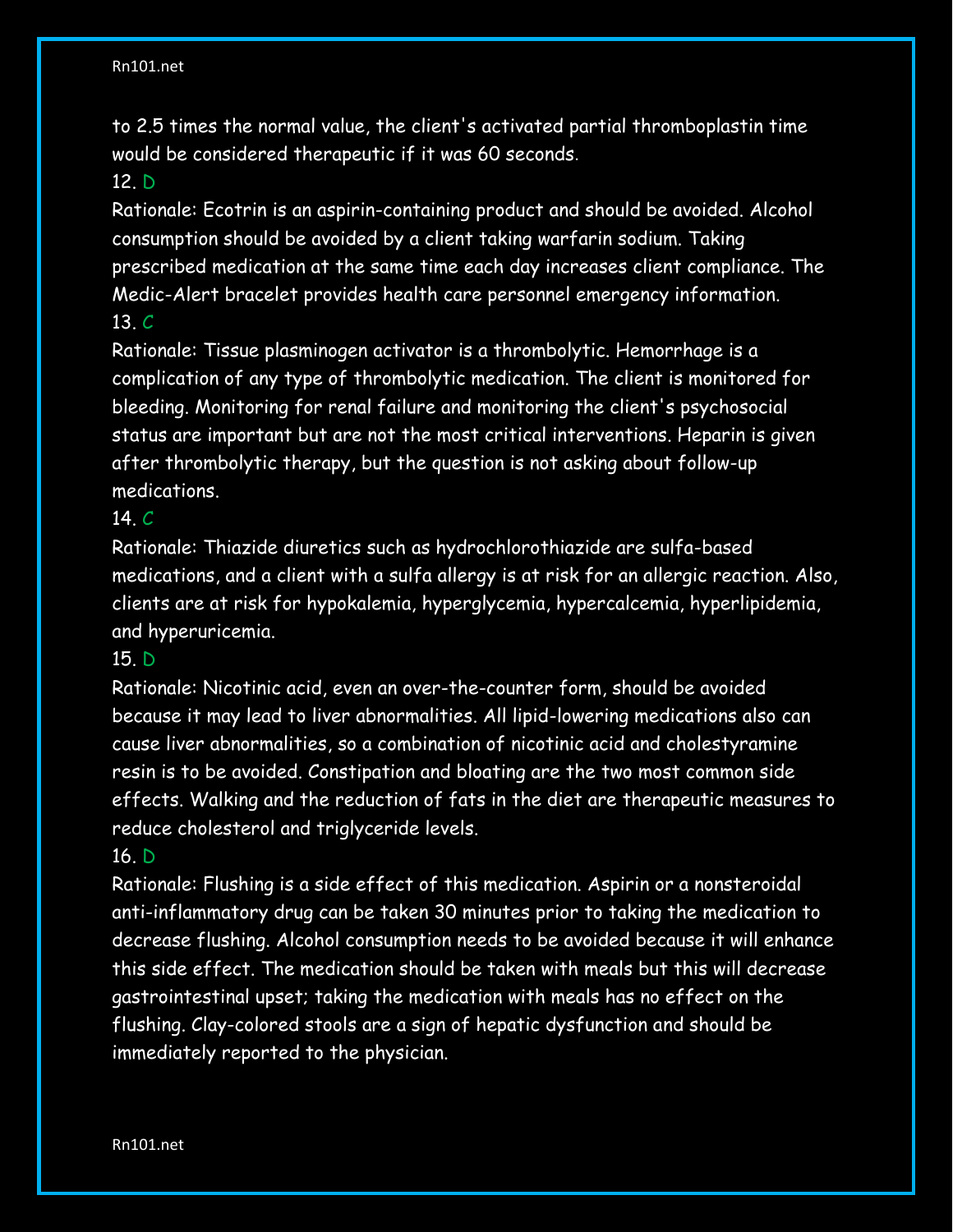# 17. C

Rationale: Double vision, loss of appetite, and nausea are early signs of digoxin toxicity. Additional signs of digoxin toxicity include bradycardia, difficulty reading, other visual alterations such as green and yellow vision or seeing spots or halos, confusion, vomiting, diarrhea, decreased libido, and impotence.

### 18. A

Rationale: The antidote to heparin is protamine sulfate; it should be readily available for use if excessive bleeding or hemorrhage should occur. Vitamin K is an antidote for warfarin sodium. Aminocaproic acid is the antidote for thrombolytic therapy. Potassium chloride is administered for a potassium deficit.

# 19. B

Rationale: The client is experiencing an anaphylactic reaction to streptokinase, which is allergenic. The infusion should be stopped, the physician notified, and the client treated with epinephrine, antihistamines, and corticosteroids. 20. C

Rationale: Thrombolytic therapy is contraindicated in a number of preexisting conditions in which there is a risk of uncontrolled bleeding, similar to the case in anticoagulant therapy. Thrombolytic therapy also is contraindicated in severe uncontrolled hypertension because of the risk of cerebral hemorrhage. Therefore the nurse would report the results of the blood pressure to the physician before initiating therapy.

# 21. B, D, E

Rationale: Digoxin (Lanoxin) is a cardiac glycoside. The risk of toxicity can occur with the use of this medication. Toxicity can lead to life-threatening events and the nurse needs to monitor the client closely for signs of toxicity. Early signs of toxicity include gastrointestinal manifestations such as anorexia, nausea, vomiting, and diarrhea. Subsequent manifestations include headache, visual disturbances such as diplopia, blurred vision, yellow-green halos, photophobia, drowsiness, fatigue, and weakness. Cardiac rhythm abnormalities can also occur. The nurse also monitors the digoxin level. Therapeutic levels for digoxin range from 0.5 to 2 ng/mL.

# 22. C

Rationale: Chest pain is assessed by using the standard pain assessment parameters (e.g., characteristics, location, intensity, duration, precipitating and alleviating factors, and associated symptoms). Options 1, 2, and 4 may or may not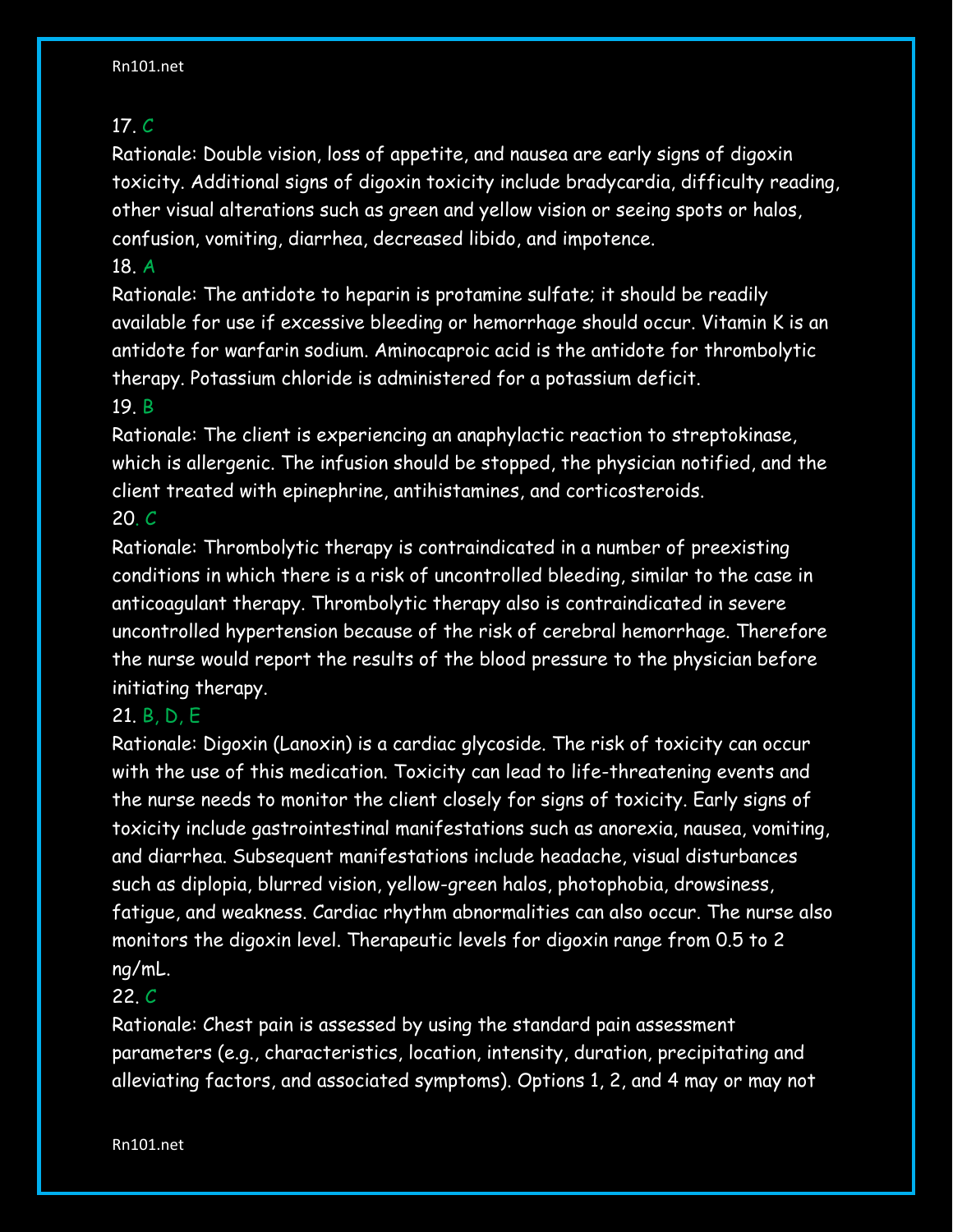help discriminate the origin of pain. Pain of pleuropulmonary origin usually worsens on inspiration.

### 23. B

Rationale: On transfer from the coronary care unit, the client is allowed self-care activities and bathroom privileges. Supervised ambulation in the hall for brief distances is encouraged, with distances gradually increased (50, 100, 200 feet). 24. B

Rationale: Edema, the accumulation of excess fluid in the interstitial spaces, can be measured by intake greater than output and by a sudden increase in weight. Diuretics should be given in the morning whenever possible to avoid nocturia. Strict sodium restrictions are reserved for clients with severe symptoms. 25. C

# Rationale: Heart failure is precipitated or exacerbated by physical or emotional stress, dysrhythmias, infections, anemia, thyroid disorders, pregnancy, Paget's disease, nutritional deficiencies (thiamine, alcoholism), pulmonary disease, and hypervolemia.

### 26. C

Rationale: Pulmonary edema causes the client to be extremely agitated and anxious. The client may complain of a sense of drowning, suffocation, or smothering.

# 27. D

Rationale: The serum potassium level is measured in the client receiving digoxin and furosemide. Heightened digoxin effect leading to digoxin toxicity can occur in the client with hypokalemia. Hypokalemia also predisposes the client to ventricular dysrhythmias.

### 28. A

Rationale: Sternotomy incision sites are assessed for signs and symptoms of infection, such as redness, swelling, induration, and drainage. Elevated temperature and white blood cell count after 3 to 4 days postoperatively usually indicate infection.

# 29. C

Rationale: The nurse should encourage regular use of pain medication for the first 48 to 72 hours after cardiac surgery because analgesia will promote rest, decrease myocardial oxygen consumption resulting from pain, and allow better participation in activities such as coughing, deep breathing, and ambulation. Options 2 and 4 will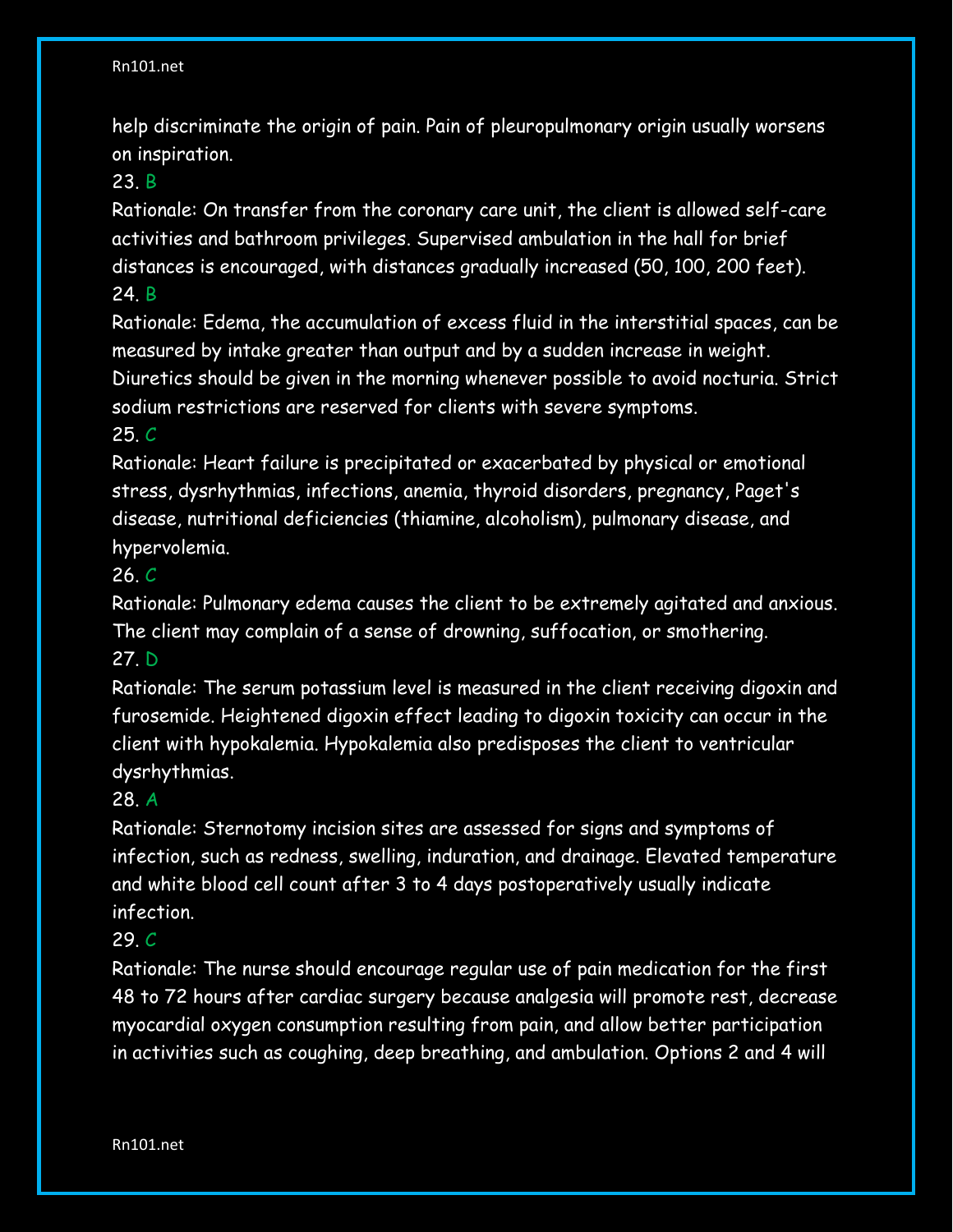not help in tolerating ambulation. Removal of telemetry equipment is contraindicated unless prescribed.

#### 30. B

Rationale: Motion artifact, or "noise," can be caused by frequent client movement, electrode placement on limbs, and insufficient adhesion to the skin, such as placing electrodes over hairy areas of the skin. Electrode placement over bony prominences also should be avoided. Signal interference also can occur with electrode removal and cable disconnection.

#### 31. A

Rationale: Ventricular tachycardia is a life-threatening dysrhythmia that results from an irritable ectopic focus that takes over as the pacemaker for the heart. The low cardiac output that results can lead quickly to cerebral and myocardial ischemia. Clients frequently experience a feeling of impending doom. Ventricular tachycardia is treated with antidysrhythmic medications, cardioversion (client awake), or defibrillation (loss of consciousness). Ventricular tachycardia can deteriorate into ventricular fibrillation at any time.

### 32. D

Rationale: Cough cardiopulmonary resuscitation (CPR) sometimes is used in the client with unstable ventricular tachycardia. The nurse tells the client to use cough CPR, if prescribed, by inhaling deeply and coughing forcefully every 1 to 3 seconds. Cough CPR may terminate the dysrhythmia or sustain the cerebral and coronary circulation for a short time until other measures can be implemented. Options 1, 2, and 3 will not assist in terminating the dysrhythmia. 33. A

# Rationale: Carotid sinus massage is one maneuver used for vagal stimulation to decrease a rapid heart rate and possibly terminate a tachydysrhythmia. The others include inducing the gag reflex and asking the client to strain or bear down. Medication therapy often is needed as an adjunct to keep the rate down or maintain the normal rhythm. Options 2, 3, and 4 are incorrect descriptions of this procedure.

### 34. B

Rationale: Nursing responsibilities after cardioversion include maintenance first of a patent airway, and then oxygen administration, assessment of vital signs and level of consciousness, and dysrhythmia detection.

#### 35. B

Rn101.net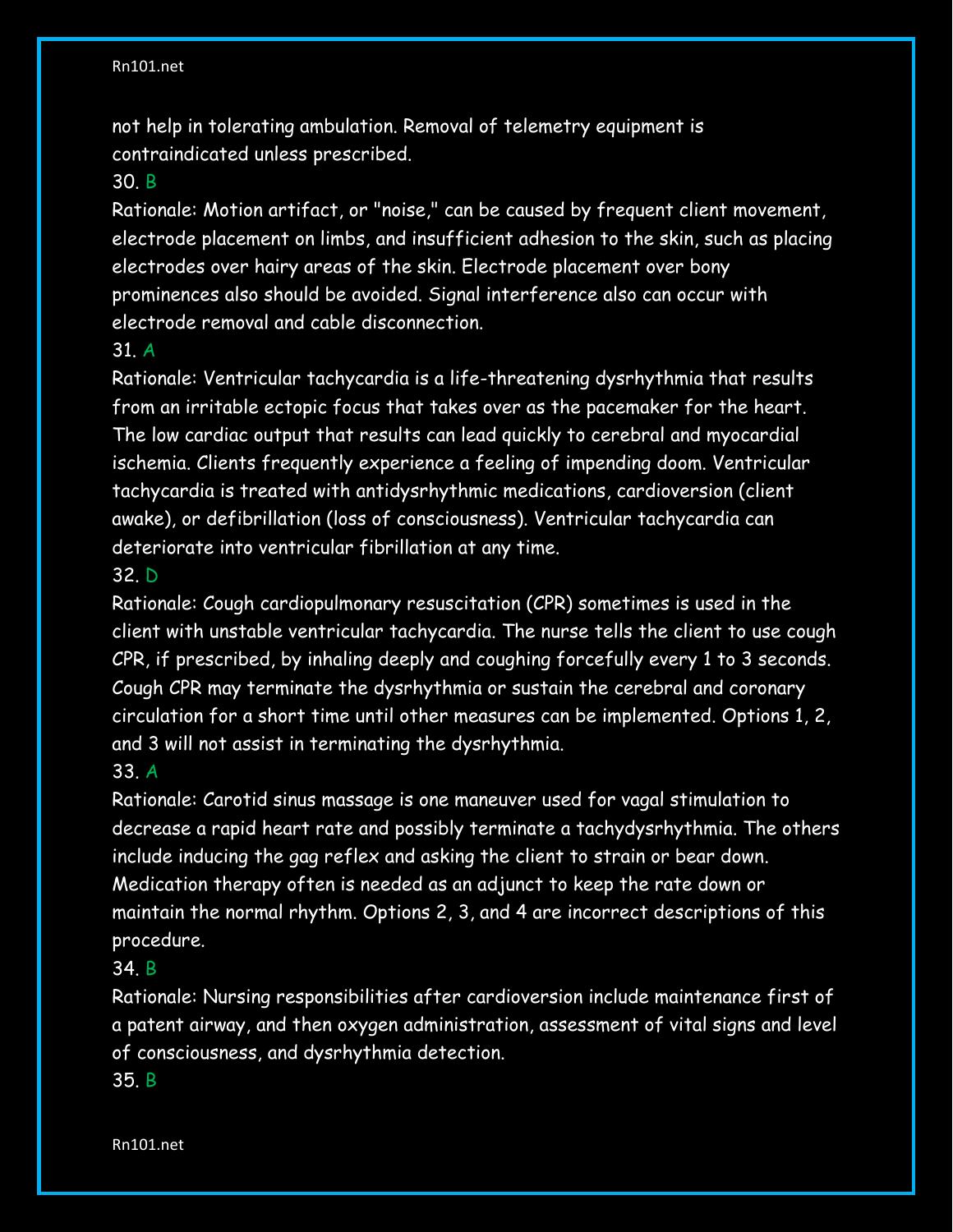Rationale: The nurse or rescuer puts two large adhesive patch electrodes on the client's chest in the usual defibrillator positions. The nurse stops cardiopulmonary resuscitation and orders anyone near the client to move away and not touch the client. The defibrillator then analyzes the rhythm, which may take up to 30 seconds. The machine then indicates if defibrillation is necessary. 36. C

Rationale: An automatic internal cardioverter-defibrillator (AICD) detects and delivers an electrical shock to terminate life-threatening episodes of ventricular tachycardia and ventricular fibrillation. These devices are implanted in clients who are considered high risk, including those who have survived sudden cardiac death unrelated to myocardial infarction, those who are refractive to medication therapy, and those who have syncopal episodes related to ventricular tachycardia. 37. B

Rationale: In the first several hours after insertion of a permanent or a temporary pacemaker, the most common complication is pacing electrode dislodgment. The nurse helps prevent this complication by limiting the client's activities of the arm on the side of the insertion site.

### 38. C

Rationale: Pulmonary embolism is a life-threatening complication of deep vein thrombosis and thrombophlebitis. Chest pain is the most common symptom, which is sudden in onset, and may be aggravated by breathing. Other signs and symptoms include dyspnea, cough, diaphoresis, and apprehension.

### 39. B

Rationale: Hypersensitivity or a sensation of "pins and needles" in the surgical limb may indicate temporary or permanent nerve injury following surgery. The saphenous vein and saphenous nerve run close together in the distal third of the leg. Because complications from this surgery are relatively rare, this symptom should be reported.

# 40. A

Rationale: After inferior vena cava filter insertion, the nurse inspects the surgical site for bleeding and signs and symptoms of infection. Otherwise, care is the same as for any other postoperative client.

### 41. C

Rationale: A cardiac catheterization requires an informed consent because it involves injection of a radiopaque dye into the blood vessel. The risk of allergic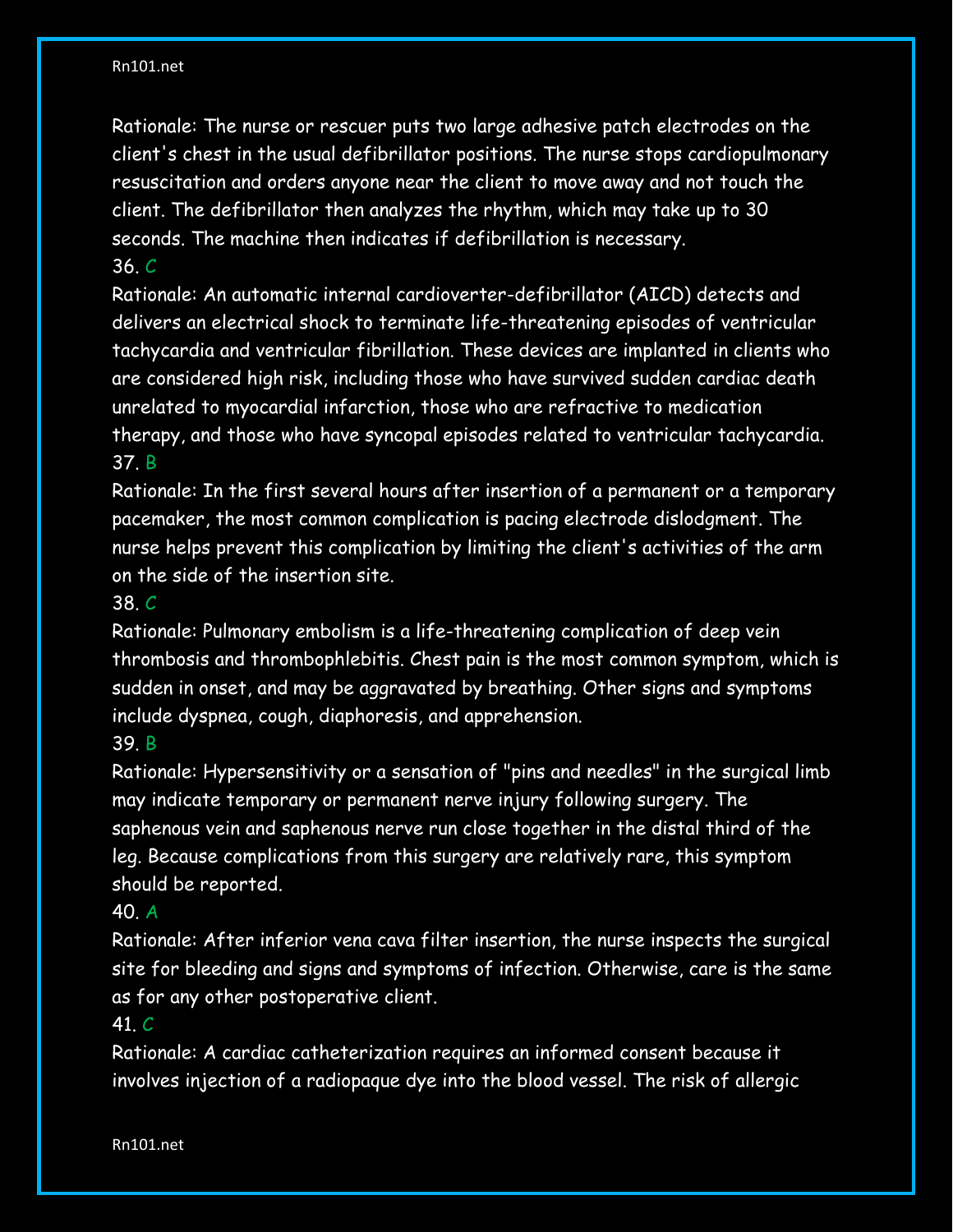reaction and possible anaphylaxis is a concern and the presence of allergies must be assessed before the procedure. Although options 1, 2, and 4 are accurate, they are not the most critical preprocedure assessments.

### 42. A

Rationale: An expected outcome of surgery is warmth, redness, and edema in the surgical extremity because of increased blood flow. Therefore, options 2, 3, and 4 are incorrect interpretations.

### 43. D

Rationale: Following pericardiocentesis, a rise in blood pressure and a fall in central venous pressure are expected. The client usually expresses immediate relief. Heart sounds are no longer muffled or distant.

### 44 B

Rationale: Not all clients with abdominal aortic aneurysm exhibit symptoms. Those who do may describe a feeling of the "heart beating" in the abdomen when supine or being able to feel the mass throbbing. A pulsatile mass may be palpated in the middle and upper abdomen. A systolic bruit may be auscultated over the mass. Hyperactive bowel sounds are not related specifically to an abdominal aortic aneurysm.

# 45. A

Rationale: The magnetic fields used for magnetic resonance imaging (MRI) can deactivate the pacemaker. Options 2, 3, and 4 are not contraindications for an MRI.

# 46. D

Rationale: B-Blockers such as metoprolol slow conduction of impulses through the AV node and decrease the heart rate. In rapid atrial fibrillation, the goal first is to slow the ventricular rate and improve the cardiac output and then attempt to restore normal sinus rhythm.

# 47. C

Rationale: Spironolactone is a potassium-sparing diuretic and competes with aldosterone at receptor sites in the distal tubule, resulting in excretion of sodium, chloride, and water and retention of potassium and phosphate. Use of the medications noted in options 1, 2, and 4 could result in hypokalemia.

# 48. A

Rationale: Therapeutic levels for digoxin range from 0.5 to 2 ng/mL. Therefore, options 2, 3, and 4 are incorrect

Rn101.net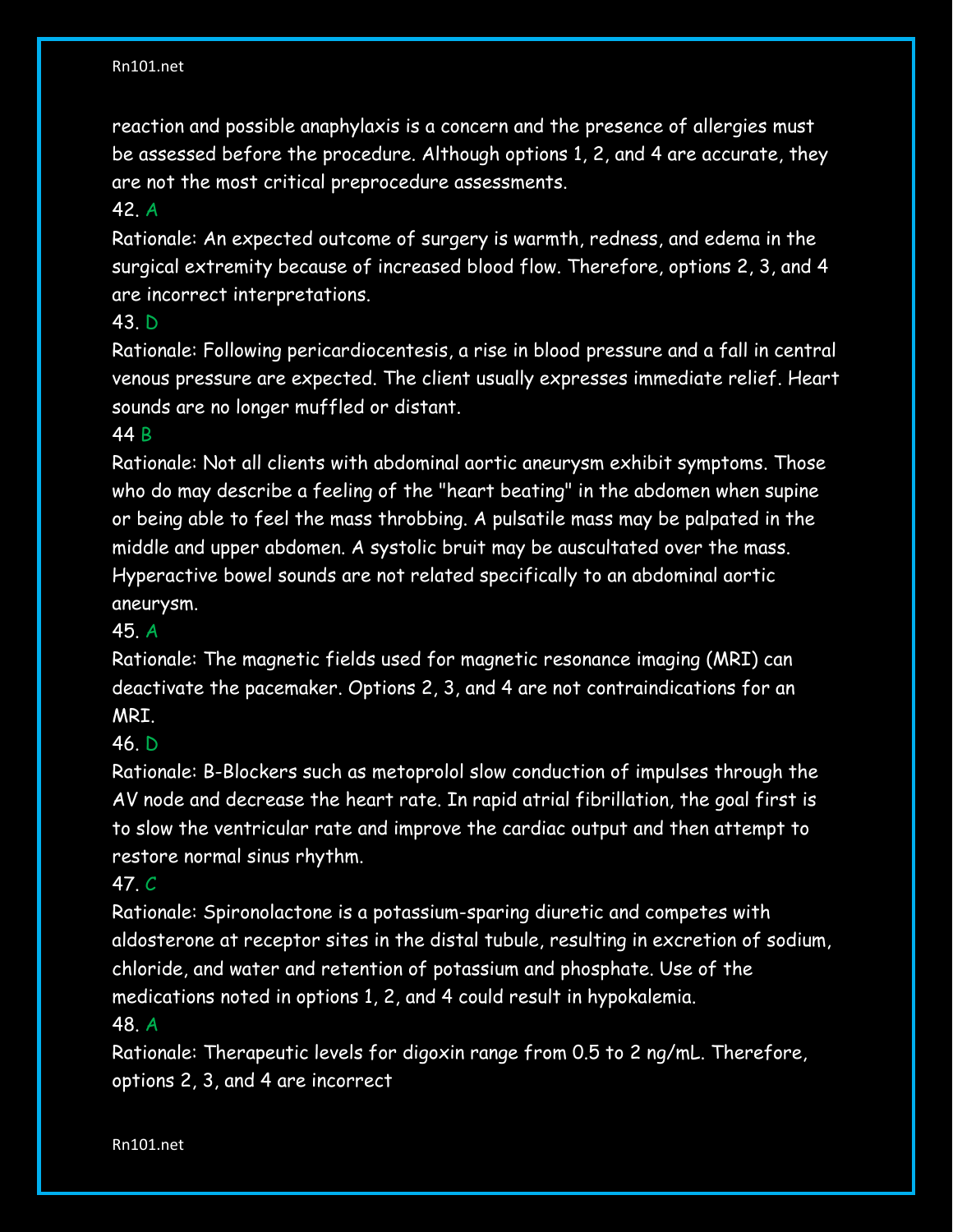### 49. D

Rationale: Signs of toxicity from procainamide include confusion, dizziness, drowsiness, decreased urination, nausea, vomiting, and tachydysrhythmias. If the client complains of dizziness, the nurse should assess the vital signs first. Although options 2 and 3 may be interventions, these would be done after the vital signs are taken. Nitroglycerin is a vasodilator and will lower the blood pressure. 50. C

Rationale: Tea and coffee are stimulants and mild diuretics. These are a poor choice for hydration. Taking the medication at the same time each day improves compliance. Because furosemide is a diuretic, the morning is the best time to take the medication so as not to interrupt sleep. Notification of the health care provider is appropriate if edema is noticed in the hands, feet, or face or if the client is short of breath. Sitting up slowly prevents postural hypotension. 51. D

Rationale: The prothrombin time will assess for the therapeutic effect of warfarin sodium (Coumadin), and the activated partial thromboplastin time (aPTT) will assess the therapeutic effect of heparin. Hematocrit and hemoglobin values assess red blood cell concentrations. Baseline assessment, including an aPTT value, should be completed, as well as ongoing daily aPTT values while the client is taking heparin. Heparin doses are determined based on the result of the aPTT. 52. B

Rationale: To help prevent tolerance, clients need a 12-hour "no-nitrate" time, sometimes referred to as a pharmacological vacation away from the medication. Options 1, 3, and 4 are incorrect.

# 53. B

Rationale: This is a therapeutic, nonjudgmental response. The statement reflects the family's concern but remains nonjudgmental. Option 1 dismisses the family's concerns and disempowers the family. Option 3 creates doubt about the physician's practice without actually knowing the circumstances. Option 4 is argumentative and nontherapeutic.

# 54. C

Rationale: The client receiving dopamine therapy should be assessed for ineffective tissue perfusion related to peripheral vasoconstriction. Options 1, 2, and 4 are not related directly to this medication therapy.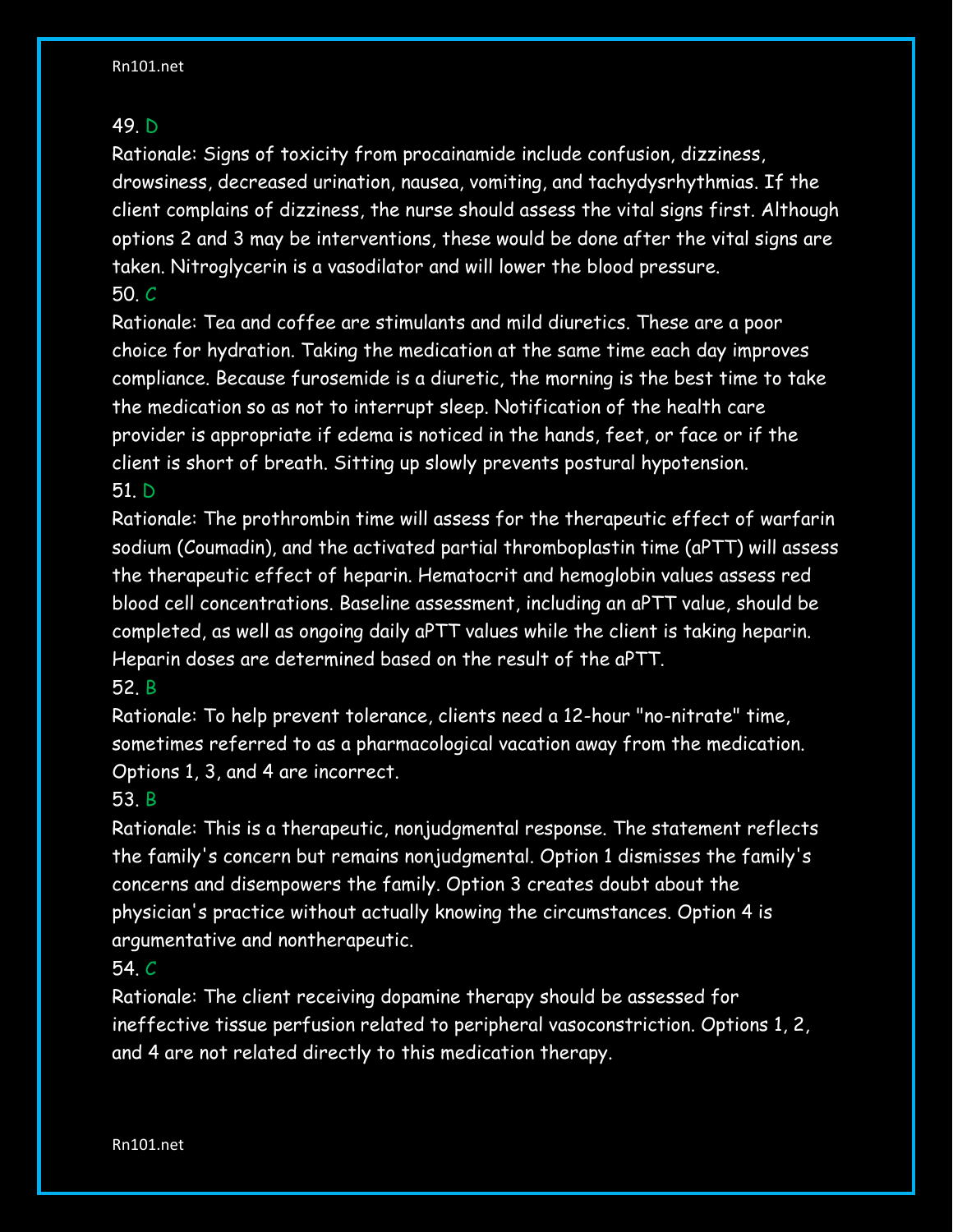### 55. B

Rationale: Bumetanide (Bumex) is a diuretic. The paroxysmal nocturnal dyspnea may be due to increased venous return when the client is lying in bed, and the client needs diuresis. Propranolol is a b-blocker, lidocaine is an antiarrhythmic, and streptokinase is a thrombolytic.

### 56. B

Rationale: The therapeutic range for prothrombin time is 1.5 to 2 times the control for clients at high risk for thrombus. Based on the client's control value, the therapeutic range for this individual would be 16.5 to 22 seconds. Therefore the result is within the therapeutic range.

### 57. D

Rationale: Enalapril (Vasotec) is an angiotensin-converting enzyme inhibitor. Angioedema is an adverse effect. Swelling of the tongue and lips can result in airway occlusion. Nausea, insomnia, and a cough can occur as side (not adverse) effects of the medication.

### 58. B

Rationale: Thrombolytic agents dissolve existing clots, and bleeding can occur anywhere in the body. The nurse monitors for any obvious signs of bleeding and also for occult signs of bleeding, which would include hemoglobin and hematocrit values, blood pressure and pulse, neurological signs, assessment of abdominal and back pain, and the presence of blood in the urine or stool.

# 59. D, E, F

Rationale: The usual guidelines for administering nitroglycerin tablets for chest pain include administering one tablet every 5 minutes PRN for chest pain, for a total dose of three tablets. If the client does not obtain relief after taking a third dose of nitroglycerin, the physician is notified. Because the client is still complaining of chest pain, the nurse would administer a second nitroglycerin tablet. The nurse would assess the client's pain level and check the client's blood pressure before administering each nitroglycerin dose. There are no data in the question that indicate the need to call a Code Blue. Additionally, it is not necessary to contact the client's family unless the client has requested this.